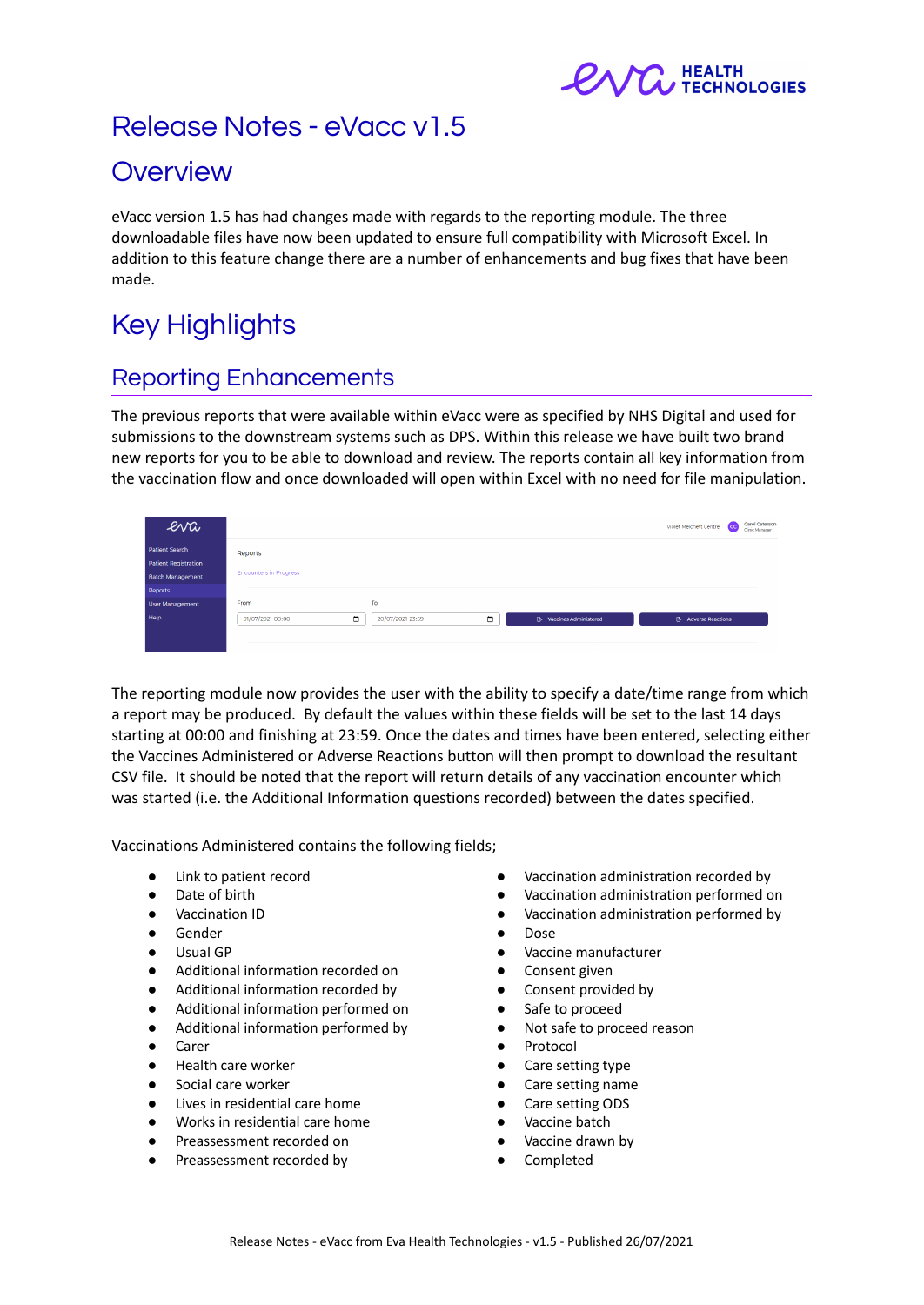**HEALTH TECHNOLOGIES** 

- Preassessment performed on
- Preassessment performed by
- Unwell with fever
- Prior allergic reaction
- Prior unexplained anaphylaxis
- Is pregnant
- Trialling covid vaccine
- **Bleeding disorder**
- Covid symptoms
- Prior thrombosis
- History of hitt
- Vaccination administration recorded on

#### Adverse Reactions contains the following fields;

- Link to patient record
- Date of birth
- Vaccination ID
- **Gender**
- Usual GP
- Additional information recorded on
- Additional information recorded by
- Additional information performed on
- Additional information performed by
- Preassessment recorded on
- Preassessment recorded by
- Preassessment performed on
- Preassessment performed by
- Unwell with fever
- Prior allergic reaction
- Prior unexplained anaphylaxis
- Is pregnant
- Trialling covid vaccine
- Bleeding disorder
- Covid symptoms
- Prior thrombosis
- **History of HITT**
- Vaccination administration recorded on
- Vaccination administration recorded by
- Vaccination administration performed on
- Reason not given
- Vaccine site
- Vaccination notes
- **BSA claim ID**
- **BSA outcome**
- **BSA claim failure reason**
- **BSA** recorded on
- Adverse reactions recorded on
- Adverse reactions recorded by
- Adverse reactions performed on
- Adverse reactions performed by
- Adverse reaction count
- Vaccination administration performed by
- Dose
- Vaccine manufacturer
- Consent given
- Consent provided by
- Safe to proceed
- Not safe to proceed reason
- Protocol
- Care setting type
- Care setting name
- Care setting ODS
- Vaccine batch
- Vaccine drawn by
- Completed
- Reason not given
- Vaccine site
- Vaccination notes
- Adverse reactions recorded on
- Adverse reactions recorded by
- Adverse reactions performed on
- Adverse reactions performed by
- Reaction type
- Reaction description
- Reaction onset
- Reaction severity
- Reaction notes